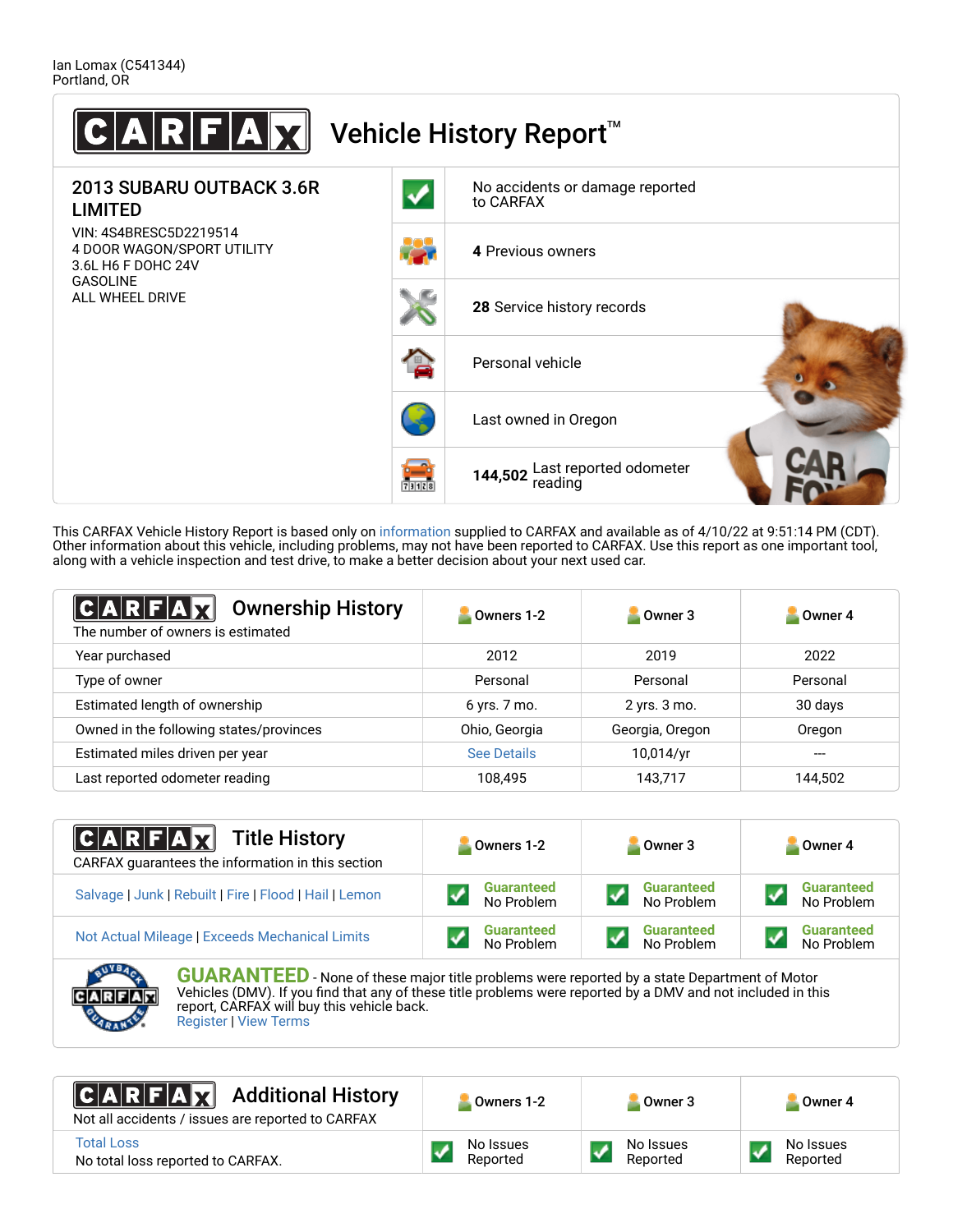| <b>Structural Damage</b><br>No structural damage reported to CARFAX.                          | No Issues<br>Reported  |                  | No Issues<br>Reported  |                            | No Issues<br>Reported  |
|-----------------------------------------------------------------------------------------------|------------------------|------------------|------------------------|----------------------------|------------------------|
| <b>Airbag Deployment</b><br>No airbag deployment reported to CARFAX.                          | No Issues<br>Reported  | $\boldsymbol{J}$ | No Issues<br>Reported  | $\boldsymbol{\mathcal{N}}$ | No Issues<br>Reported  |
| <b>Odometer Check</b><br>No indication of an odometer rollback.                               | No Issues<br>Indicated |                  | No Issues<br>Indicated | $\blacktriangledown$       | No Issues<br>Indicated |
| <b>Accident / Damage</b><br>No accidents or damage reported to CARFAX.                        | No Issues<br>Reported  |                  | No Issues<br>Reported  |                            | No Issues<br>Reported  |
| <b>Manufacturer Recall</b><br>Check with an authorized Subaru dealer for any open<br>recalls. | No Recalls<br>Reported |                  | No Recalls<br>Reported |                            | No Recalls<br>Reported |

# **CARFAX** Detailed History

| <b>Owner 1</b> | Purchased: 2012 |                                                                                                                                                    | <b>Personal Vehicle</b><br>15,258 mi/yr                                      |
|----------------|-----------------|----------------------------------------------------------------------------------------------------------------------------------------------------|------------------------------------------------------------------------------|
| Date           | Mileage         | Source                                                                                                                                             | <b>Comments</b>                                                              |
| 08/16/2012     |                 | Dealer Inventory<br>Ann Arbor, MI                                                                                                                  | Vehicle offered for sale                                                     |
| 08/20/2012     | 7               | Dunning Subaru<br>Ann Arbor, MI<br>734-662-3444<br>subaruofannarbor.com<br>4.5 / 5.0<br>77 Verified Reviews                                        | C Vehicle serviced<br>- Pre-delivery inspection completed                    |
| 09/21/2012     | 184             | Dunning Subaru<br>Ann Arbor, MI<br>734-662-3444<br>subaruofannarbor.com<br>4.5/5.0<br>77 Verified Reviews                                          | Vehicle serviced<br>- Exterior trim checked                                  |
| 09/27/2012     | 185             | <b>Byers Dublin Dodge</b><br>Dublin, OH<br>614-791-4753<br>byersdublindodge.com                                                                    | Vehicle offered for sale                                                     |
| 10/30/2012     | 283             | Byers Dublin Subaru Mazda<br>Columbus, OH<br>614-792-2455<br>byersauto.com<br>4.7 / 5.0<br>537 Verified Reviews<br>6,220 Customer Favorites        | Vehicle sold                                                                 |
| 10/30/2012     |                 | Ohio<br>Motor Vehicle Dept.                                                                                                                        | Vehicle purchase reported<br>- Titled or registered as personal vehicle      |
| 11/08/2012     |                 | Ohio<br>Motor Vehicle Dept.<br>Powell, OH<br>Title #2301638492                                                                                     | Title issued or updated<br>- First owner reported<br>- Loan or lien reported |
| 11/09/2012     | 865             | Byers Dublin Subaru Mazda<br>Columbus, OH<br>614-792-2455<br>byersmazdasubaru.com<br>4.7 / 5.0<br>537 Verified Reviews<br>6,220 Customer Favorites | Vehicle serviced                                                             |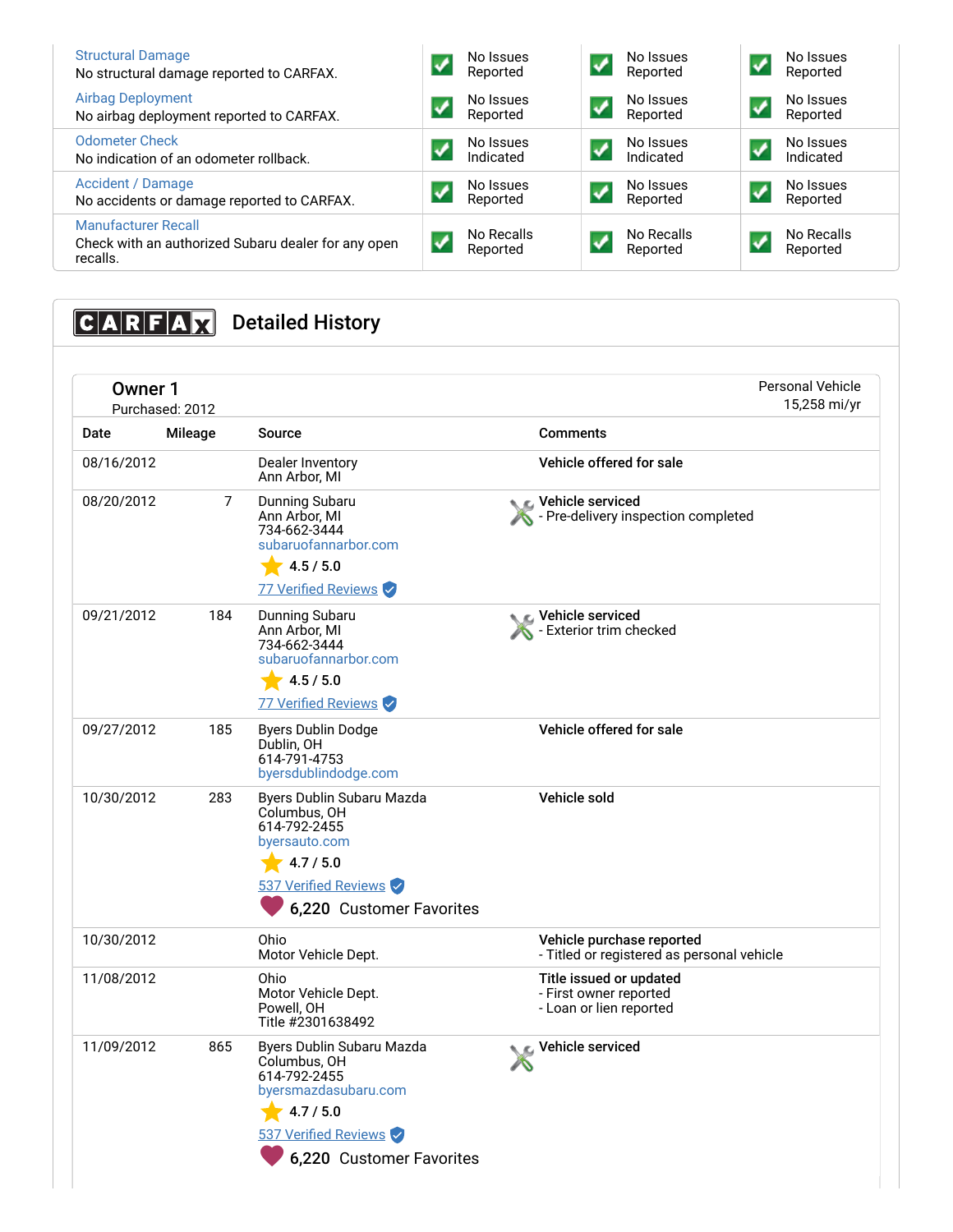| 11/26/2012 |        | Ohio<br>Motor Vehicle Dept.<br>Powell, OH<br>Title #2301638492                                                                                     | Registration issued or renewed                                                                                                                                                                                                                                                |
|------------|--------|----------------------------------------------------------------------------------------------------------------------------------------------------|-------------------------------------------------------------------------------------------------------------------------------------------------------------------------------------------------------------------------------------------------------------------------------|
| 01/11/2013 |        | Byers Dublin Subaru Mazda<br>Columbus, OH<br>614-792-2455<br>byersmazdasubaru.com<br>4.7 / 5.0<br>537 Verified Reviews<br>6,220 Customer Favorites | ◯ Vehicle serviced<br>- Recommended maintenance performed<br>- Drivability/performance checked<br>- Interior trim checked<br>- Oil and filter changed                                                                                                                         |
| 05/10/2013 | 8,368  | Byers Dublin Subaru Mazda<br>Columbus, OH<br>614-792-2455<br>byersmazdasubaru.com<br>4.7 / 5.0<br>537 Verified Reviews<br>6,220 Customer Favorites | <b>C</b> Vehicle serviced<br>- Recommended maintenance performed<br>- 7,500 mile service performed<br>- Oil and filter changed<br>- Tire condition and pressure checked<br>- Tires rotated<br>- Radio/sound system checked                                                    |
| 06/19/2013 |        | Ohio<br>Motor Vehicle Dept.<br>Powell, OH<br>Title #2301638492                                                                                     | Registration issued or renewed                                                                                                                                                                                                                                                |
| 08/09/2013 | 9,126  | Byers Dublin Subaru Mazda<br>Columbus, OH<br>614-792-2455<br>byersmazdasubaru.com<br>4.7 / 5.0<br>537 Verified Reviews<br>6,220 Customer Favorites | ्ट Vehicle serviced<br>- Recommended maintenance performed<br>- Electrical system checked<br>- Trim checked<br>- Oil and filter changed<br>- Body electrical system checked                                                                                                   |
| 09/20/2013 | 14,947 | Byers Dublin Subaru Mazda<br>Columbus, OH<br>614-792-2455<br>byersmazdasubaru.com<br>4.7 / 5.0<br>537 Verified Reviews<br>6,220 Customer Favorites | Vehicle serviced                                                                                                                                                                                                                                                              |
| 12/06/2013 | 17,925 | Valvoline Instant Oil Change<br>Powell, OH<br>614-766-0918<br>vioc.com<br>4.7/5.0<br>132 Verified Reviews<br>118 Customer Favorites                | <b>€</b> Vehicle serviced<br>- Air filter replaced<br>- Oil and filter changed                                                                                                                                                                                                |
| 12/09/2013 |        | Ohio<br>Motor Vehicle Dept.<br>Powell, OH<br>Title #2301638492                                                                                     | Registration issued or renewed                                                                                                                                                                                                                                                |
| 01/18/2014 | 20,009 | Byers Dublin Subaru Mazda<br>Columbus, OH<br>614-792-2455<br>byersmazdasubaru.com<br>4.7 / 5.0<br>537 Verified Reviews<br>6,220 Customer Favorites | ⊾r⊾ Vehicle serviced<br>- Maintenance inspection completed<br>- Recommended maintenance performed<br>- 22,500 mile service performed<br>- Oil and filter changed<br>- Tire condition and pressure checked<br>- Tires rotated<br>- Electrical system checked<br>- Trim checked |
| 01/29/2014 | 20,353 | Byers Dublin Subaru Mazda<br>Columbus, OH<br>614-792-2455<br>byersmazdasubaru.com                                                                  | ● C Vehicle serviced<br>- Body electrical system checked<br>- Tire condition and pressure checked                                                                                                                                                                             |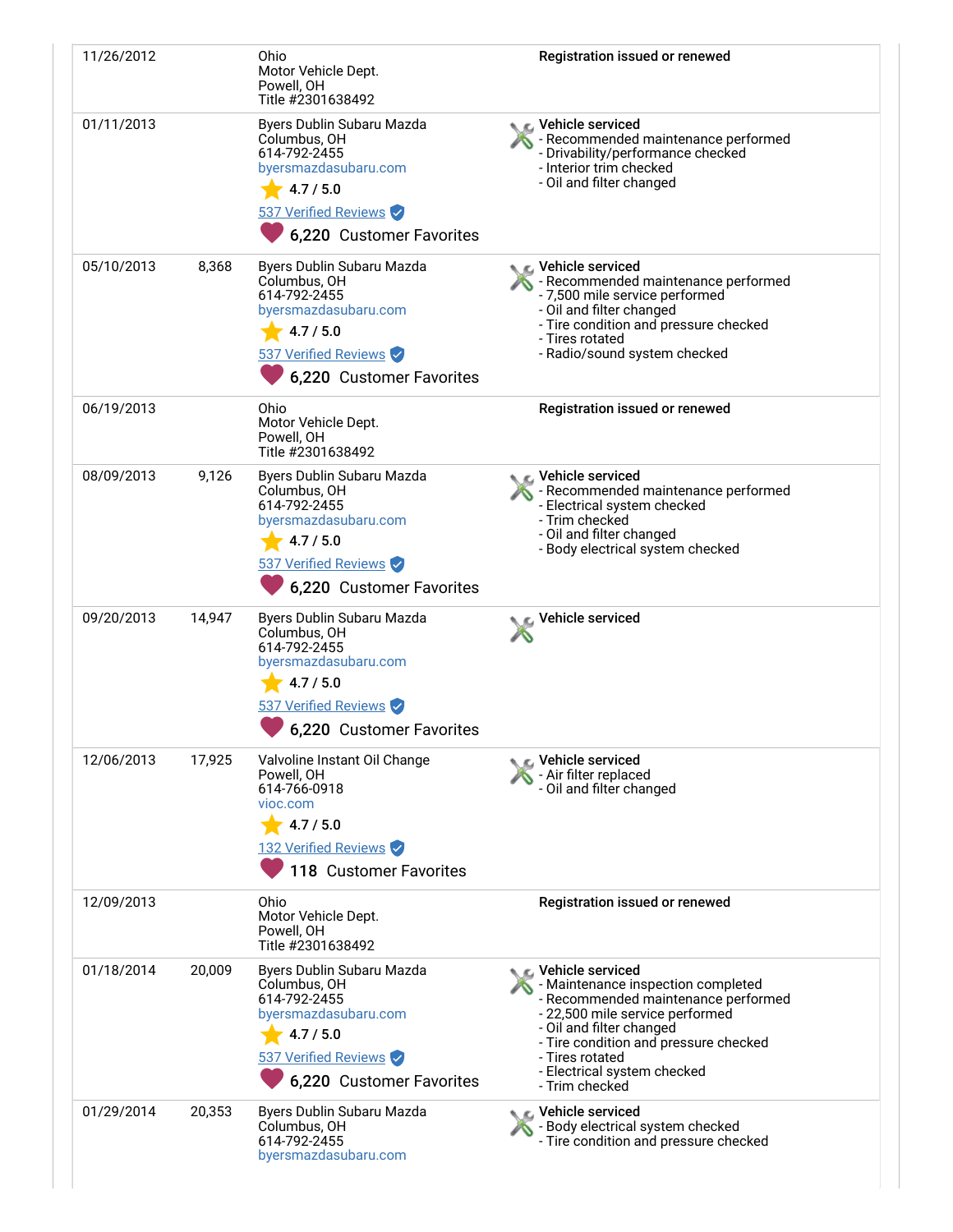|            |        | 4.7 / 5.0<br>537 Verified Reviews                                                                                                                  |                                                                                                                                                                                                                                                                                                                         |
|------------|--------|----------------------------------------------------------------------------------------------------------------------------------------------------|-------------------------------------------------------------------------------------------------------------------------------------------------------------------------------------------------------------------------------------------------------------------------------------------------------------------------|
| 05/25/2014 | 27,788 | Varvon R2APstaHStPTCREngevorites<br>Powell, OH<br>614-766-0918<br>vioc.com<br>4.7 / 5.0<br>132 Verified Reviews<br>118 Customer Favorites          | C Vehicle serviced<br>- Rear differential fluid flushed/changed<br>- Tires rotated<br>- Front differential fluid flushed/changed<br>- Oil and filter changed                                                                                                                                                            |
| 12/29/2014 | 35,990 | Byers Dublin Subaru Mazda<br>Columbus, OH<br>614-792-2455<br>byersmazdasubaru.com<br>4.7 / 5.0<br>537 Verified Reviews<br>6,220 Customer Favorites | C Vehicle serviced<br>- Battery/charging system checked                                                                                                                                                                                                                                                                 |
| 06/12/2015 | 40,636 | AAA Car Care Plus<br>Powell, OH<br>740-881-4400<br>ohio.aaa.com<br>4.9 / 5.0<br>54 Verified Reviews<br>32 Customer Favorites                       | Vehicle serviced<br>Oil and filter changed                                                                                                                                                                                                                                                                              |
| 08/28/2015 | 43,142 | Byers Ford Of Delaware<br>Delaware, OH<br>740-363-3673<br>byersford.com<br>4.7 / 5.0<br>337 Verified Reviews<br>820 Customer Favorites             | Vehicle offered for sale                                                                                                                                                                                                                                                                                                |
| 08/28/2015 |        | Ohio<br>Motor Vehicle Dept.                                                                                                                        | Vehicle purchase reported                                                                                                                                                                                                                                                                                               |
| 08/31/2015 |        | <b>Byers Ford of Delaware</b><br>Delaware, OH<br>740-363-3673<br>byersford.com<br>4.7 / 5.0<br>337 Verified Reviews<br>820 Customer Favorites      | C Vehicle serviced<br>- Pre-delivery inspection completed<br>- Tire condition and pressure checked<br>- Spare tire cover installed<br>- Brakes checked<br>- Battery/charging system checked<br>- Battery replaced<br>- Four tires balanced<br>- Four tires mounted<br>- Four tires replaced<br>- Oil and filter changed |
| 09/14/2015 | 43,215 | Byers Kia<br>Lewis Center, OH<br>740-201-5550<br>byerskia.com<br>4.4 / 5.0<br>121 Verified Reviews                                                 | Vehicle serviced<br>Vehicle washed/detailed                                                                                                                                                                                                                                                                             |
| 09/22/2015 |        | Ohio<br>Motor Vehicle Dept.<br>Delaware, OH<br>Title #2302169683                                                                                   | Title issued or updated<br>- Dealer took title of this vehicle while it was in<br>inventory                                                                                                                                                                                                                             |
| 10/01/2015 |        | <b>Byers Ford of Delaware</b><br>Delaware, OH<br>740-363-3673<br>byersford.com<br>4.7 / 5.0<br>337 Verified Reviews                                | Vehicle sold                                                                                                                                                                                                                                                                                                            |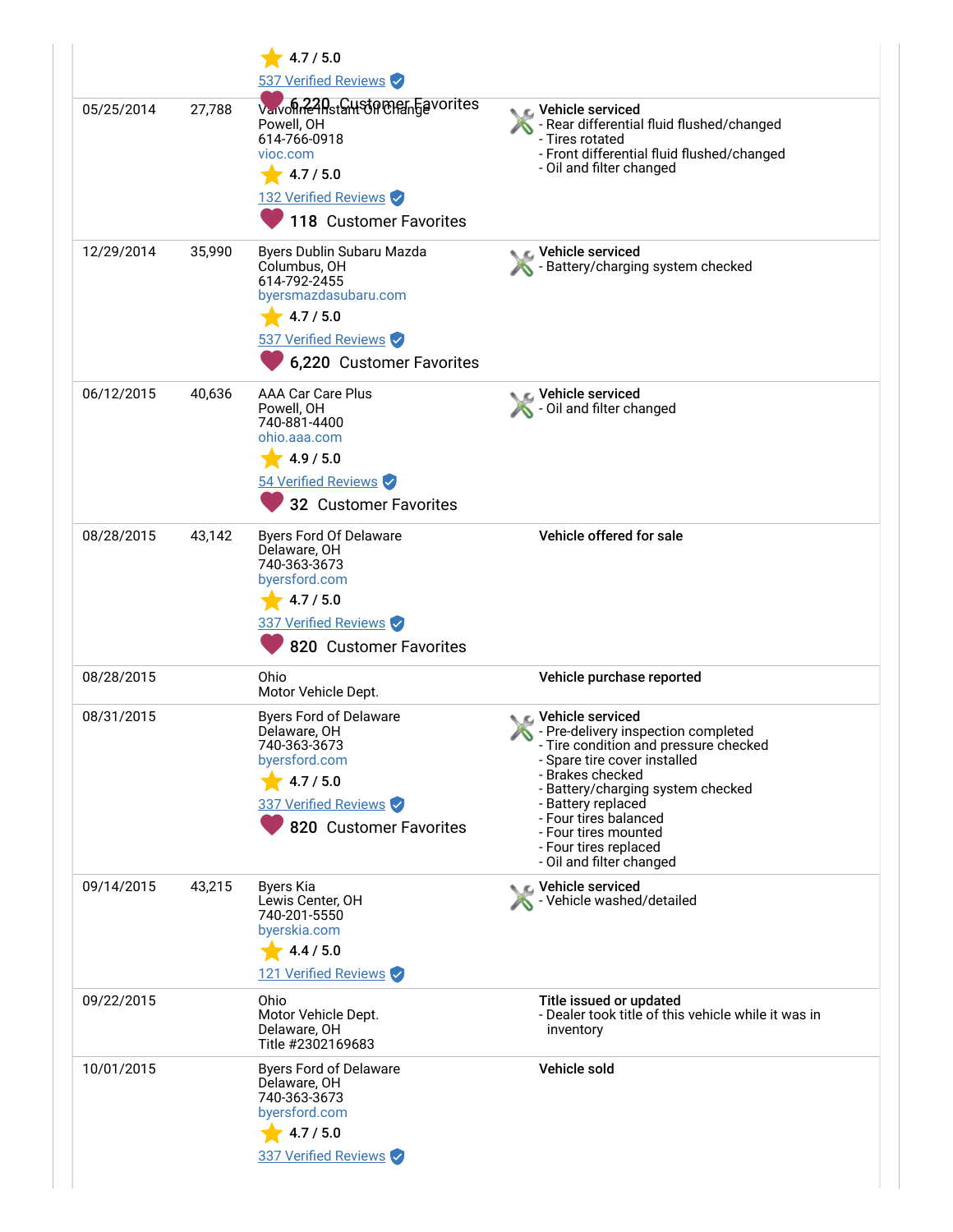| 10/09/2015 | 43,222 | 820 Customer Favorites<br>Duluth, GA<br>678-475-3500<br>subaruofgwinnett.com<br>4.5 / 5.0<br>145 Verified Reviews<br>28 Customer Favorites     | Vehicle offered for sale                                                                                                                 |
|------------|--------|------------------------------------------------------------------------------------------------------------------------------------------------|------------------------------------------------------------------------------------------------------------------------------------------|
| 10/15/2015 | 43,494 | <b>Subaru Certified Dealer</b><br>Duluth, GA<br><b>SUBARL</b><br><b>CERTIFIED</b><br><b>PRE-OWNED</b>                                          | Offered for sale as a Subaru Certified Pre-owned<br><b>Vehicle</b><br>- Crystal Black Silica exterior<br>- Saddle Brown leather interior |
| 10/16/2015 | 43,500 | Subaru of Gwinnett-Atlanta<br>Duluth, GA<br>678-475-3500<br>subaruofgwinnett.com<br>4.5 / 5.0<br>145 Verified Reviews<br>28 Customer Favorites | Vehicle serviced<br>- Vehicle washed/detailed                                                                                            |
| 11/14/2015 |        | Georgia<br>Motor Vehicle Dept.                                                                                                                 | Vehicle purchase reported                                                                                                                |
| 11/19/2015 | 43,617 | Subaru of Gwinnett-Atlanta<br>Duluth, GA<br>678-475-3500<br>subaruofgwinnett.com<br>4.5 / 5.0<br>145 Verified Reviews<br>28 Customer Favorites | Vehicle serviced<br>- Vehicle washed/detailed                                                                                            |

| Owner <sub>2</sub> | Purchased: 2015 |                                                                                                                                                       |                                                                                                                                                                                    | <b>Personal Vehicle</b><br>24,242 mi/yr |
|--------------------|-----------------|-------------------------------------------------------------------------------------------------------------------------------------------------------|------------------------------------------------------------------------------------------------------------------------------------------------------------------------------------|-----------------------------------------|
| Date               | Mileage         | Source                                                                                                                                                | <b>Comments</b>                                                                                                                                                                    |                                         |
| 11/20/2015         |                 | Georgia<br>Motor Vehicle Dept.<br>Atlanta, GA                                                                                                         | Title issued or updated<br>- Registration issued or renewed<br>- Title or registration issued<br>- New owner reported<br>- Loan or lien reported<br>- Vehicle color noted as Black |                                         |
| 04/20/2016         | 52,837          | Subaru of Gwinnett-Atlanta<br>Duluth, GA<br>678-475-3500<br>subaruofgwinnett.com<br>4.5 / 5.0<br>145 Verified Reviews<br><b>28 Customer Favorites</b> | ∴ Vehicle serviced<br>- Maintenance inspection completed<br>- Vehicle washed/detailed<br>- Fuel filter replaced<br>- Oil and filter changed<br>- Tires rotated                     |                                         |
| 07/28/2016         | 60,332          | Georgia<br><b>Inspection Station</b>                                                                                                                  | Passed emissions inspection                                                                                                                                                        |                                         |
| 07/28/2016         |                 | Georgia<br>Motor Vehicle Dept.<br>Atlanta, GA                                                                                                         | Registration issued or renewed<br>- Loan or lien reported<br>- Vehicle color noted as Black                                                                                        |                                         |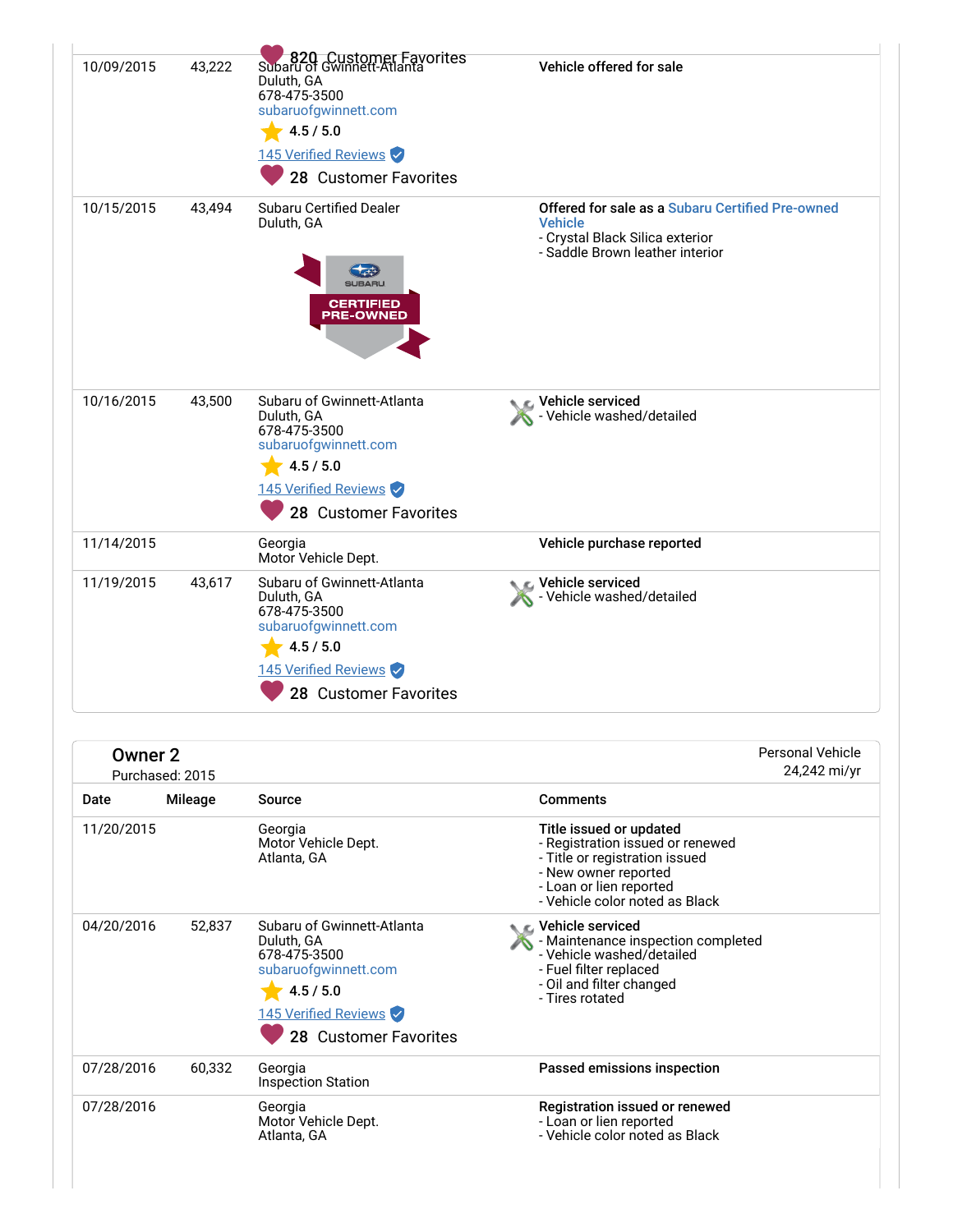| 08/03/2016 | 60,570  | Subaru of Gwinnett-Atlanta<br>Duluth, GA<br>678-475-3500<br>subaruofgwinnett.com<br>4.5 / 5.0<br>145 Verified Reviews<br>28 Customer Favorites                          | C Vehicle serviced<br>Maintenance inspection completed<br>- Vehicle washed/detailed<br>- Fuel filter replaced<br>- Oil and filter changed |
|------------|---------|-------------------------------------------------------------------------------------------------------------------------------------------------------------------------|-------------------------------------------------------------------------------------------------------------------------------------------|
| 08/03/2017 | 86,893  | Georgia<br><b>Inspection Station</b>                                                                                                                                    | Passed emissions inspection                                                                                                               |
| 08/03/2017 |         | Georgia<br>Motor Vehicle Dept.<br>Atlanta, GA                                                                                                                           | Registration issued or renewed<br>- Loan or lien reported<br>- Vehicle color noted as Black                                               |
| 02/28/2018 | 96,968  | Cobb Galleria Automotive Inc<br>Smyrna, GA<br>770-438-1916<br>cobbgalleriaauto.com/<br>4.9 / 5.0<br>53 Verified Reviews<br>31 Customer Favorites                        | ्⊾ Vehicle serviced<br>- Idler pulley replaced<br>- Drive belt(s) replaced                                                                |
| 04/03/2018 | 98,501  | Cobb Galleria Automotive Inc<br>Smyrna, GA<br>770-438-1916<br>cobbgalleriaauto.com/<br>4.9/5.0<br>53 Verified Reviews<br>31 Customer Favorites                          | Vehicle serviced<br>- Lights checked<br>- Oil and filter changed                                                                          |
| 05/08/2018 | 101,105 | Subaru of Gwinnett-Atlanta<br>Duluth, GA<br>678-475-3500<br>subaruofgwinnett.com<br>4.5 / 5.0<br>145 Verified Reviews<br>28 Customer Favorites                          | C Vehicle serviced<br>- Maintenance inspection completed<br>- Right airbag assembly replaced<br>- Vehicle washed/detailed                 |
| 05/19/2018 | 101,827 | Pep Boys<br>Snellville, GA<br>770-978-0834<br>pepboys.com<br>4.3 / 5.0<br>43 Verified Reviews<br>91 Customer Favorites                                                  | C Vehicle serviced<br>- Maintenance inspection completed<br>- Battery serviced<br>- Battery/charging system checked<br>- Battery replaced |
| 08/06/2018 | 108,495 | Georgia<br><b>Inspection Station</b>                                                                                                                                    | Passed emissions inspection                                                                                                               |
| 08/10/2018 |         | Georgia<br>Motor Vehicle Dept.<br>Atlanta, GA                                                                                                                           | Registration issued or renewed<br>- Loan or lien reported<br>- Vehicle color noted as Black                                               |
| 04/03/2019 |         | <b>Stivers Decatur Subaru</b><br>Decatur, GA<br>404-248-1888<br>stivers-decatur.subaru.com<br>$\frac{1}{2}$ 4.7/5.0<br>895 Verified Reviews<br>9,220 Customer Favorites | Vehicle serviced                                                                                                                          |

Owner 3 Purchased: 2019



**Low mileage!** This owner drove less than the industry average of 15,000 miles per

Personal Vehicle 10,014 mi/yr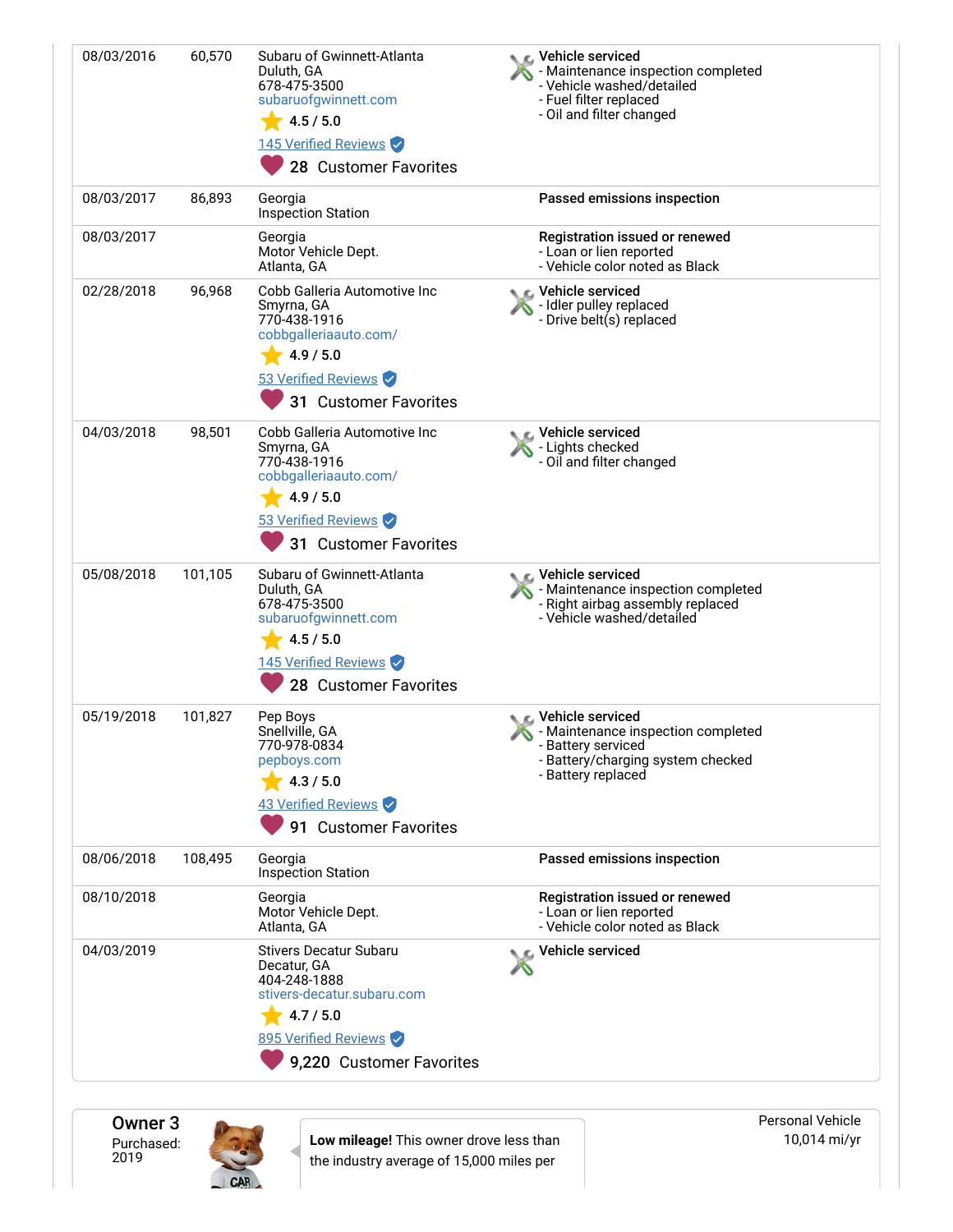| Date       | <b>Mileage</b> | Source                                                                                                                                             | <b>Comments</b>                                                                                                                                                                                                                                                                                                                                                                                                                                                                                                      |
|------------|----------------|----------------------------------------------------------------------------------------------------------------------------------------------------|----------------------------------------------------------------------------------------------------------------------------------------------------------------------------------------------------------------------------------------------------------------------------------------------------------------------------------------------------------------------------------------------------------------------------------------------------------------------------------------------------------------------|
| 06/07/2019 |                | Georgia<br>Motor Vehicle Dept.                                                                                                                     | Vehicle purchase reported                                                                                                                                                                                                                                                                                                                                                                                                                                                                                            |
| 06/10/2019 | 120,859        | Georgia<br>Motor Vehicle Dept.<br>Decatur, GA                                                                                                      | Title issued or updated<br>- Odometer reading reported<br>- New owner reported                                                                                                                                                                                                                                                                                                                                                                                                                                       |
| 06/25/2019 | 124,631        | <b>Six Star Service</b><br>Decatur, GA<br>404-377-7874<br>5.0 / 5.0<br>175 Verified Reviews<br>281 Customer Favorites                              | <b>C</b> Vehicle serviced<br>- Engine checked<br>- Engine/powertrain computer/module checked<br>- Computer(s) checked<br>- Four tires balanced<br>- Four tires mounted<br>- Front brake pads replaced<br>- Brake rotor(s) resurfaced                                                                                                                                                                                                                                                                                 |
| 08/01/2019 | 127,006        | Georgia<br><b>Inspection Station</b>                                                                                                               | Passed emissions inspection                                                                                                                                                                                                                                                                                                                                                                                                                                                                                          |
| 08/25/2019 |                | Georgia<br>Motor Vehicle Dept.<br>Decatur, GA                                                                                                      | Registration issued or renewed<br>- Vehicle color noted as Black                                                                                                                                                                                                                                                                                                                                                                                                                                                     |
| 06/26/2020 | 134,760        | Georgia<br><b>Inspection Station</b>                                                                                                               | Passed emissions inspection                                                                                                                                                                                                                                                                                                                                                                                                                                                                                          |
| 08/04/2020 |                | Georgia<br>Motor Vehicle Dept.<br>Decatur, GA                                                                                                      | Registration issued or renewed<br>- Vehicle color noted as Black                                                                                                                                                                                                                                                                                                                                                                                                                                                     |
| 09/15/2020 | 135,162        | <b>Six Star Service</b><br>Decatur, GA<br>404-377-7874<br>5.0 / 5.0<br>175 Verified Reviews<br>281 Customer Favorites                              | <b>■</b> Vehicle serviced<br>- Tire(s) balanced<br>- Tires rotated<br>- Brake fluid flushed/changed<br>- Wheel bearings checked<br>- Steering/suspension checked<br>- Cabin air filter replaced/cleaned<br>- Transmission fluid changed<br>- Antifreeze/coolant flushed/changed<br>- Spark plug(s) replaced<br>- Fuel system checked<br>- Parking brake adjusted<br>- Oil and filter changed<br>- Drive belts checked<br>- Drive belts adjusted<br>- Brakes checked<br>- Air filter replaced<br>- CV boot(s) checked |
| 06/15/2021 | 141,053        | Dick Hannah Subaru<br>Vancouver, WA<br>360-314-0550<br>https://dickhannahsubaru.com<br>4.7 / 5.0<br>168 Verified Reviews<br>258 Customer Favorites | Vehicle serviced<br>- Maintenance inspection completed<br>- Power steering fluid flushed/changed<br>- Rear brake pads replaced<br>- Brake calipers cleaned/serviced<br>- Brake rotor(s) resurfaced<br>- Oil and filter changed<br>- Right airbag assembly replaced                                                                                                                                                                                                                                                   |
| 09/14/2021 |                | Oregon<br>Motor Vehicle Dept.                                                                                                                      | Vehicle purchase reported<br>- Registration issued or renewed<br>- Registration updated when owner moved the vehicle<br>to a new location                                                                                                                                                                                                                                                                                                                                                                            |
| 10/22/2021 |                | Oregon<br>Motor Vehicle Dept.<br>Portland, OR<br>Title #OR0003043113                                                                               | Title issued or updated                                                                                                                                                                                                                                                                                                                                                                                                                                                                                              |
| 11/10/2021 | 143,717        | Dick Hannah Subaru<br>Vancouver, WA<br>360-314-0550<br>https://dickhannahsubaru.com<br>4.7 / 5.0<br>168 Verified Reviews                           | Vehicle serviced<br>Maintenance inspection completed                                                                                                                                                                                                                                                                                                                                                                                                                                                                 |